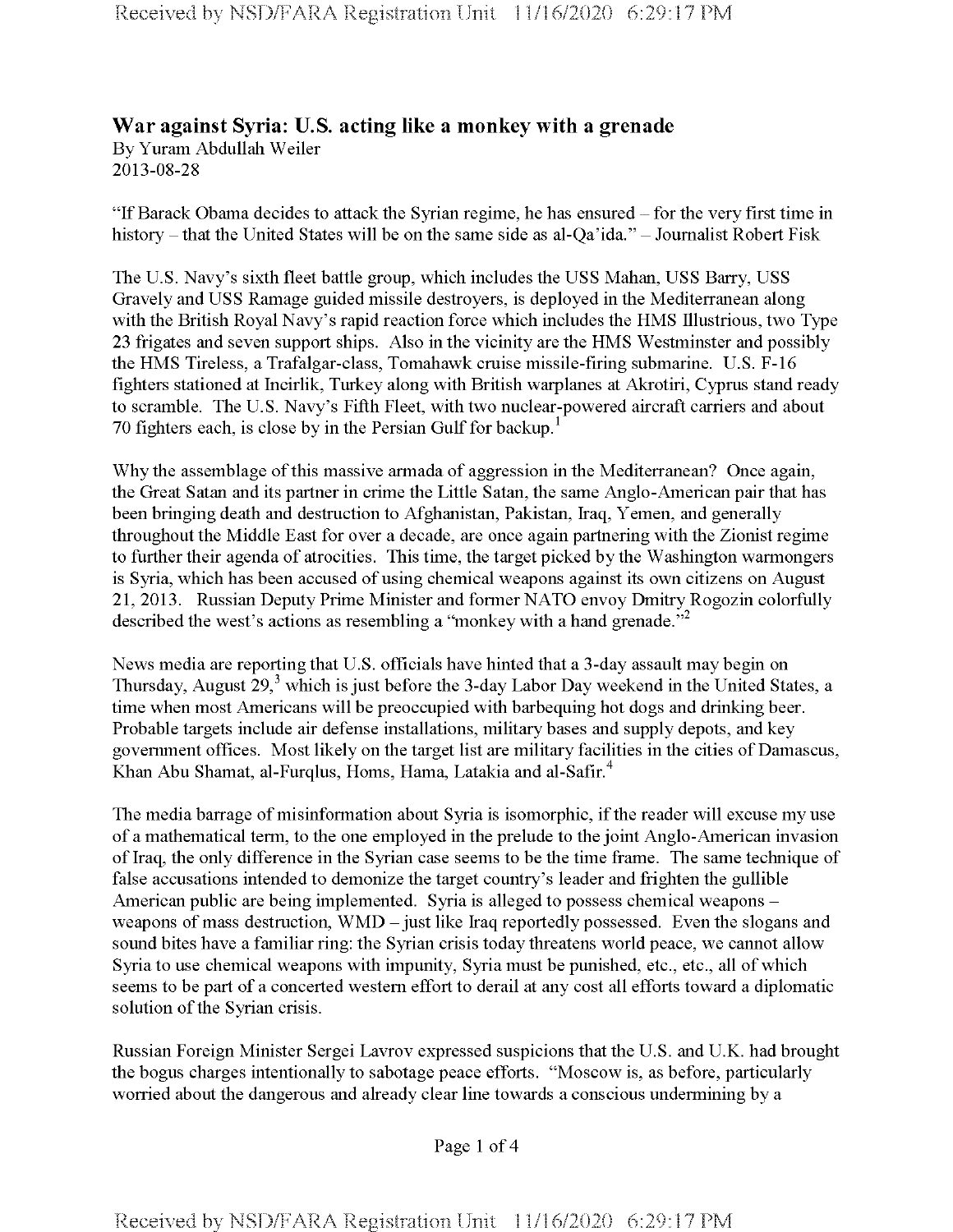number of countries of the conditions for a political-diplomatic solution to the conflict," he stated.<sup>5</sup> Concurring, Syrian Ambassador to the UN Bashar Jaafari also accused the U.S., the U.K. and France of undermining the UN investigation of the chemical attack. "They are behind arming and supplying the armed terrorists groups with all kind of logistical support, as well as with weapons," he added. $6$ 

France's socialist President Francois Hollande, who seems to be spearheading the push for military action for the U.S. / U.K. / Zionist axis based on his bellicose rhetoric, stated in a televised speech on Tuesday, August 27, "France is ready to punish those who took the vile decision to gas innocent people." Implying the blame for the chemical attack lay with the Syrian government, he added, "I have decided to increase our military support to the Syrian National Coalition (SNC)."<sup>7</sup> Voicing their agreement with their French counterpart, UK Prime Minister David Cameron and German Chancellor Angela Merkel declared in a statement, "The Syrian regime must not hope to be able to continue this warfare that violates international law."<sup>8</sup> British Foreign Secretary William Hague joined in saying, "We cannot in the 21st century allow the idea that chemical weapons can be used with impunity and there are no consequences."<sup>9</sup>

Demonstrating that the U.S. holds the same position, that the government of President Bashar al-Assad is responsible forthe chemical attack and there is no question about it, Vice President Joe Biden declared, "There's no doubt who's responsible for this heinous use of chemical weapons in Syria: the Syrian regime."<sup>10</sup> Implicating Syria, NATO Secretary General Anders Fogh Rasmussen stated, "Information available from a wide variety of sources points to the Syrian regime as responsible for the use of chemical weapons in these attacks."<sup>11</sup>

State Department spokeswoman, Marie Harf, indicated that the planned attack, which currently would be directed at less than 50 targets using two or three missiles at each one, is neither intended to bring about regime change, nor to force President al-Assad to the negotiating table. It is only intended to "deter and degrade" the Syrian government's ability to launch chemical WMD, and is "not about regime change." Contradicting her is Representative Eliot L. Engel of New York, the ranking Democrat on the House Committee on Foreign Affairs, who suggested the expected missile attack would indeed be to "tip the battle in favor of the insurgents."<sup>12</sup>

While the west points an accusing finger at Syria for not signing the UN chemical weapons convention, neither has  $Egypt$ ,<sup>13</sup> whose U.S. trained and funded officer corps deposed the democratically-elected president in July and never interrupted financial aid payments. Even more peculiar is the western concern over the allegations of 1,000 Syrians being killed in a chemical attack to the extent of launching punishing retaliatory strikes, which contrasts dramatically with the lack of concern over the 1,000 Egyptians killed in attacks perpetrated by their military protégés in Cairo against protestors.<sup>14</sup>

Strangely missing from the media accounts in the west are reports that three Hezbollah fighters, who were fighting alongside Syrian government soldiers, were among victims of the gas attack.<sup>1</sup> Also missing were reports that Syrian forces had found nerve gas components in the tunnels used by the foreign-backed militants. While the western media did report that the UN team came under fire from snipers in the Damascus suburb of Moadamiyeh, most failed to connect the dots and condemn this obvious attempt by western-allied al-Qa'ida militants to intimidate the

Page 2 of 4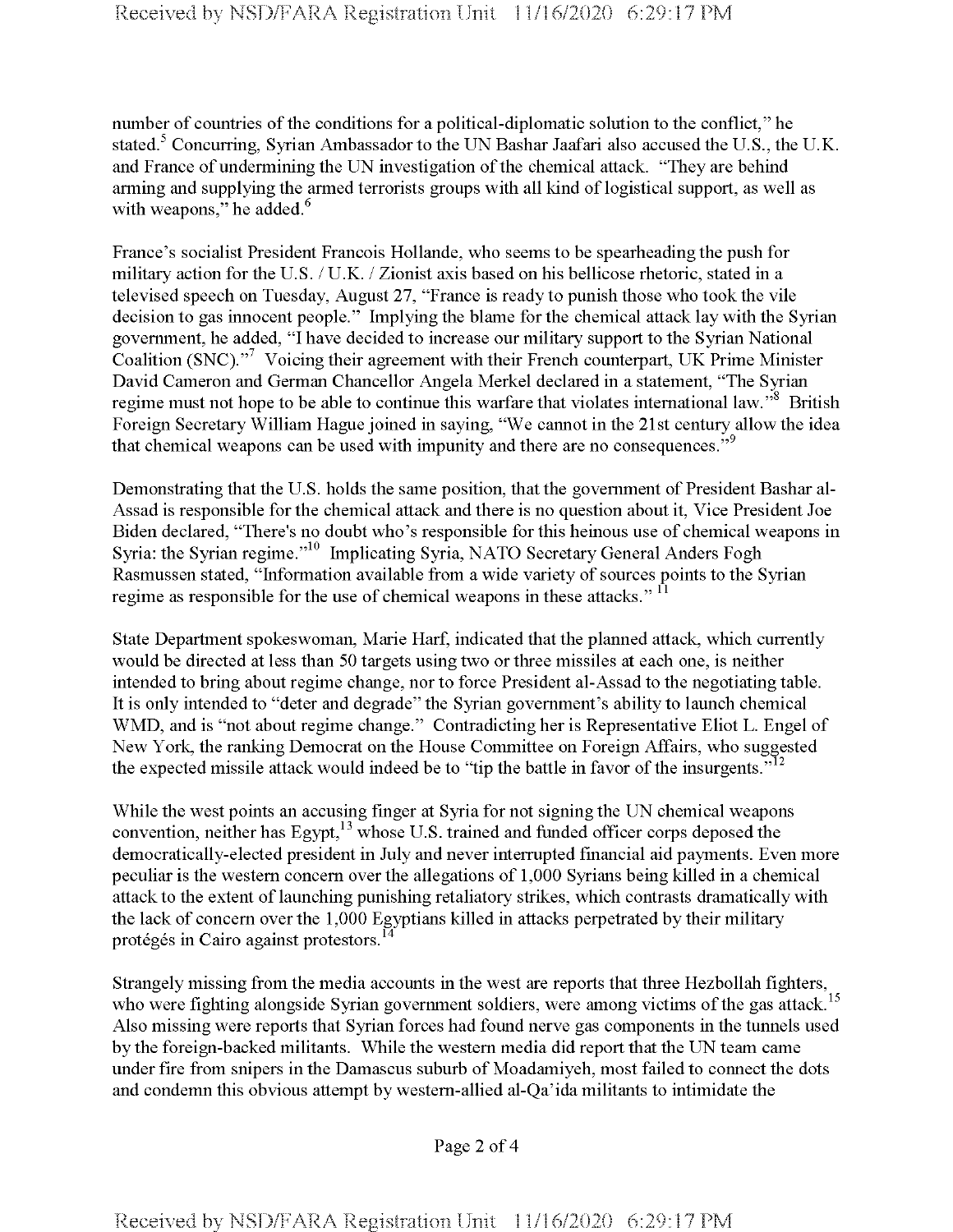inspectors into abandoning their mission.<sup>16</sup> The question to be asked here is why would the U.S. and its accomplices NOT want the inspectors to finish their job, convinced as they seem to be that Damascus is the guilty party, unless they knew in advance the UN teams would find evidence implicating the west.

President al-Assad accused the west of putting the cart before the horse, so to speak, in their zealous attempt to find an excuse for an attack. In an August 26 interview with the Russian newspaper Izvestia, he stated, "The statements made by the politicians in the USA and in other western countries represent an insult to common sense and neglect of the public opinion of citizens in those countries. It's nonsense: first, they bring charges, and then they collect evidence."<sup>17</sup> And geopolitical researcher Tony Cartalucci claims there is no evidence, since according to a Wall Street Journal report, the main source of "evidence" was fabricated by the Zionist spy agency, Mossad. Cartalucci writes, "The U.S. then, not Syria, is attempting a coverup, with fabrications in place from discredited, compromised intelligence sources and the threat of impending military strikes that would endanger the UN inspection team's safety should they fail to end their investigation and withdraw."<sup>18</sup>

The deeper question begging to be asked is why would President al-Assad order a chemical attack in the first place when his forces were gaining the upper hand in their struggle to rid the country of foreign-backed insurgents and at a time when UN inspectors had just arrived? Western pundits have offered many illogical and irrational explanations, among them: to intimidate foreign-backed militants, to defy the international community, or to force out entrenched pockets of militants.<sup>19</sup> One source even suggests that the chemical attack was executed without the Syrian President's consent.<sup>20</sup> However, none of these answer the question of the timing, for if we assume elements loyal to President al-Assad would plan do such a thing, we are still left asking why would they be so stupid as to choose a time when there was nothing to gain and everything to lose.

Dr. Paul Craig Roberts points to the obvious non sequitur in the U.S. call for an attack on Syria. He writes, "Originally, the excuse for Washington's wars was to keep Americans safe from terrorists. Now Washington is endeavoring to turn Syria over to jihad terrorists by helping them to overthrow the secular, non-terrorist Assad government."<sup>21</sup> Journalist Robert Fisk puts it more bluntly, "While the Americans drone al-Qa'ida to death in Yemen and Pakistan – along, of course, with the usual flock of civilians – they will be giving them, with the help of Messrs Cameron, Hollande and the other Little General-politicians, material assistance in Syria by hitting al-Qa'ida's enemies."  $22$  Commenting on this dangerous and duplicitous U.S. policy, President al-Assad, warned, "To those politicians I would like to explain that terrorism isn't a bargaining chip to pull out and use anytime one wants, and then put back. Terrorism, as a scorpion, can bite anytime. You can't be for terrorism in Syria and against it in Mali.<sup> $23$ </sup>

So, if the pathological liar in Washington, Obama, concurs with all the other western warlords and executes a "surgical strike" on Syria - and as of this writing, it appears to be a done deal<sup>24</sup> expect to see something like the War of Tammuz in 2006 between Hezbollah and the Zionist regime, only on a grander scale.